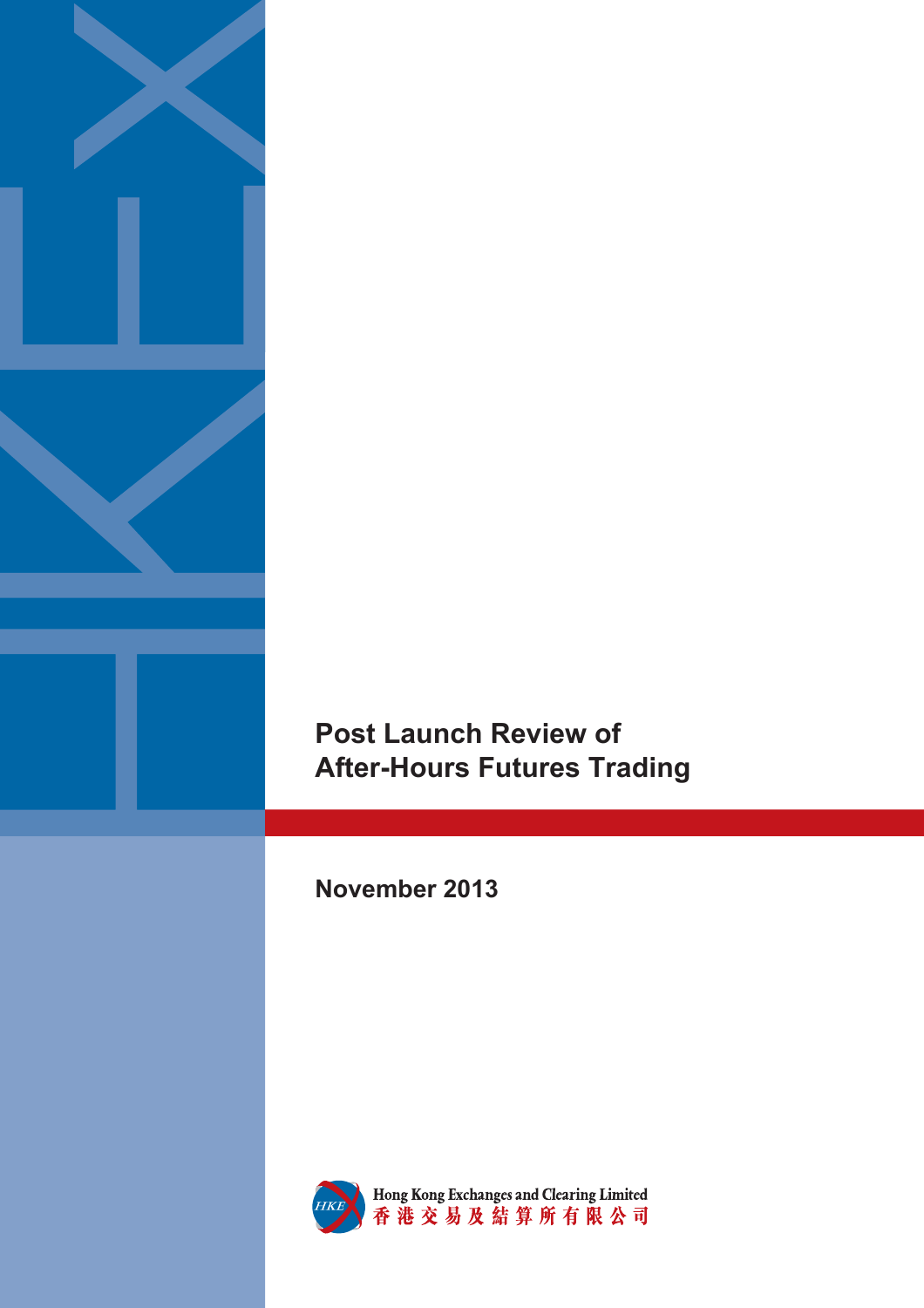## **CONTENTS**

|                                     | Page<br>No.    |
|-------------------------------------|----------------|
| <b>EXECUTIVE SUMMARY</b>            | 3              |
| PART A: INTRODUCTION                | 5              |
| <b>PART B: MARKET PARTICIPATION</b> | 6              |
| PART C: TRADING ACTIVITIES          | $\overline{7}$ |
| PART D: MARKET INTEGRITY            | 12             |
| PART E: PARICIPANTS' OPERATIONS     | 14             |
| PART F: MARKET FEEDBACKS            | 16             |
| PART G: CONCLUSIONS AND WAY FORWARD | 18             |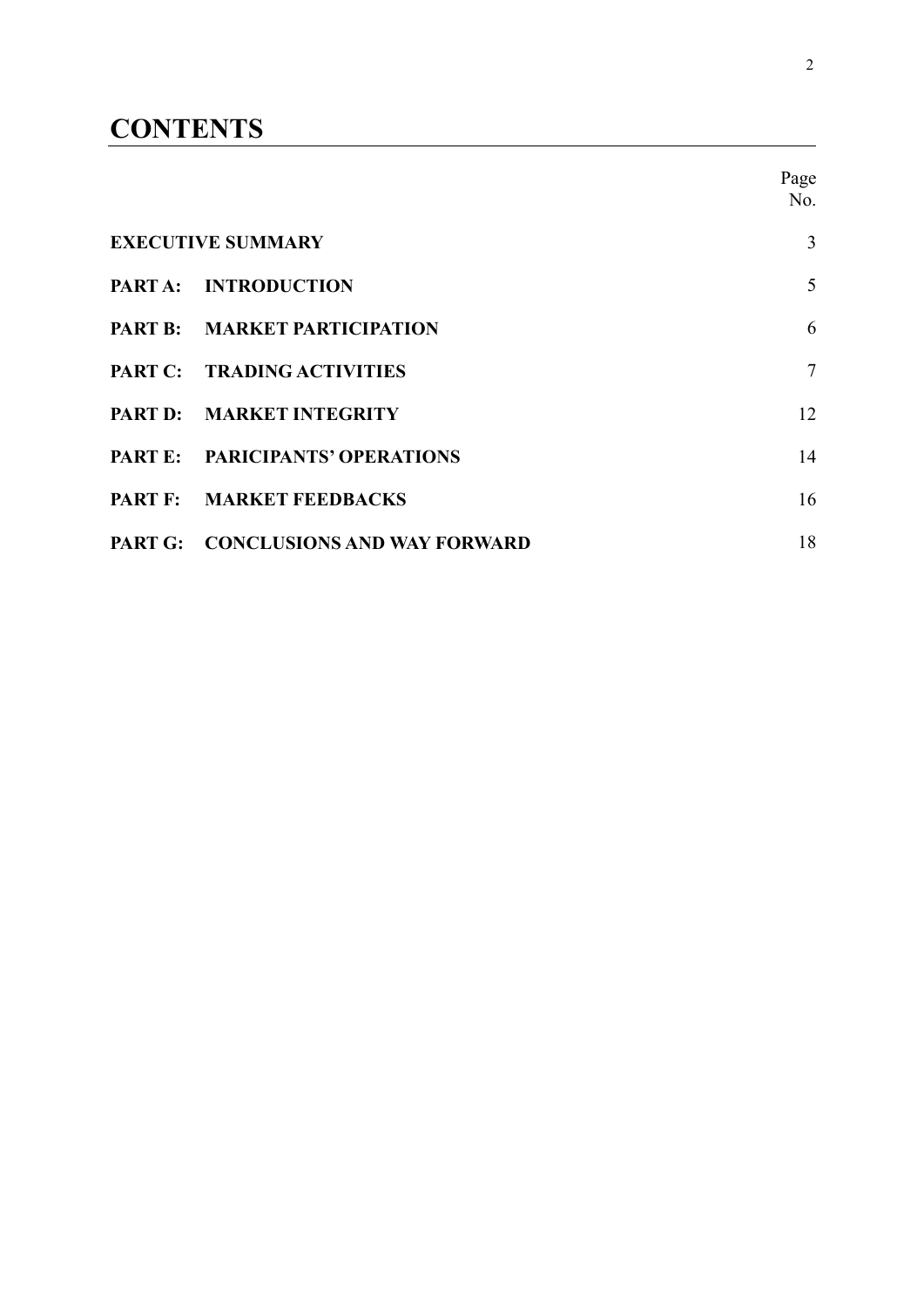## **EXECUTIVE SUMMARY**

- 1. After-hours Futures Trading (AHFT) was introduced on 8 April 2013 with Hang Seng Index (HSI) futures and H-shares Index (HHI) futures available for trading from 5 pm to 11 pm in addition to the Day Session. This paper reviews the market activities in the AHFT Session during the first 6 months' trading covering the period from 8 April 2013 and 7 October 2013 (Review Period) and focuses on four major areas in AHFT: (a) market participation; (b) trading activities; (c) market integrity; and (d) Exchange Participants / Clearing Participants (Participants) operations. This review also included market Clearing Participants (Participants) operations. feedbacks collected from different types of Participants, including institutional Participants, retail Participants and Participants not yet registered for AHFT.
- 2. Since the introduction of AHFT, the number of Participants registered for AHFT has increased from 115 to 140 (out of the total 179 HKFE Exchange Participants), which accounted for 98% of HSI futures and HHI futures market share in 1H, 2013. By the end of the Review Period, 127 Participants have participated in AHFT and on average 82 Participants participated in AHFT each trading day.
- 3. Retail based Participants contributed 37% of trading volume in AHFT session , which demonstrated that AHFT was well received by retail investors.
- 4. During the Review Period, total number of 773,936 contracts were traded in AHFT Session with the average daily volume (ADV) to be 6,292 contracts in AHFT Session. The AHFT volume reached a record high of 18,813 contracts on 25 June 2013. The percentage of AHFT volume compared to the day session volume increased from 2.2% in April 2013 to 5.4% in October 2013. The record percentage of AHFT volume compared to the day session volume was 9.4% on 6 September 2013.
- 5. AHFT was more active after US market open. On average, 48% of AHFT volume was executed between 9:30 pm and 11:00 pm (Hong Kong time), i.e. after US market open in Summer time.
- 6. With active participation from Participants, the market bid/offer spread was tight and the most frequently observed bid/offer spread was 4 index points (or 1.7 basis points), which was tighter than the maximum liquidity providers' spread obligation of 20 index points.
- 7. Trading was orderly in AHFT session and no excessive price movements were observed. During the Review Period, the maximum movement of AHFT prices compared to the day session close did not exceed 2.3%. In addition, the price movements in AHFT session were more correlated to major international stock index futures than day session, which suggested that the price movements during AHFT were in line with international markets.
- 8. There was no incident in the clearing operations for the Clearing House and Participants. The post trades process was smooth with most of the post trades took place between 7:30 a.m. and 8:45 a.m. on the next day morning, which accounted for 86% of the total number of post trades. On average, 37 Participants conducted post-trade activities in the next morning following the AHFT. There were limited needs for post-trades after AHFT Session closes, i.e. accounted for  $2\%$  only.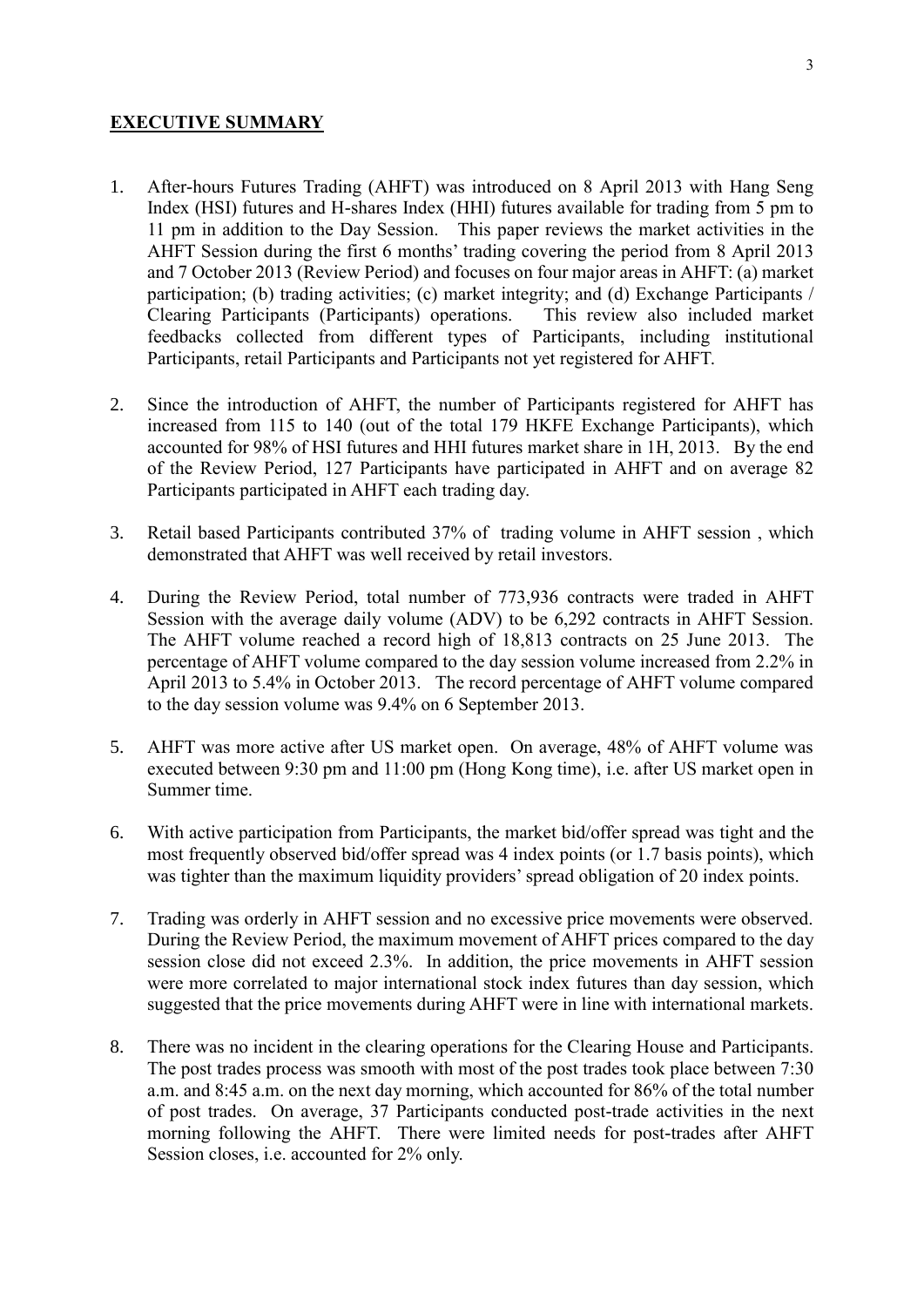- 9. On market-wide risk management, the Exchange imposed +/-5% price limit in the AHFT Session to limit potential excessive price movement, price limit was not triggered during the Review Period. In addition, the Clearing House risk management measures include a mandatory margin and variation adjustment (VA) calls in the next morning and monitoring the Capital-based position limit (CBPL) of each Participants. On average, HK\$379 million was called for mandatory margin and VA each day which was about half the amount of the Day End Margin and other Money Obligations being called after the close of the Day Session. On average, 11 Participants were being called for mandatory margin and VA. The collection of mandatory margin and VA completed well before the 12:00 noon deadline (on average by 10:10 a.m; earliest by 9:44 a.m. and latest by 10:51 a.m). There was no default case for Participants to meet the mandatory margin and VA calls. Regarding CH's monitoring of CBPL of each CP, there was no incident that Participants traded beyond their CBPL during AHFT. In addition, the SOS center was not used by Participants.
- 10. HKEx has collected market feedbacks from different types of Participants during the Review Period, including institutional Participants, retail Participants and Participants not yet registered for AHFT, covering a total of 70 Participants with market shares about 75% in HSI futures and HHI futures in 1H, 2013, the general comments were as follows:
	- a) No unusual price movements observed during AHFT;
	- b) The trading spreads were encouraging;
	- c) The +/-5% price limit should be in place to safeguard the market from excessive movements, if any;
	- d) Participants' operations were smooth and no incident reports on the reporting and monitoring of Large Open Positions;
	- e) Most of the participating Participants, which had overseas futures business, already had staff supporting night desk operations. For some Participants which ran Hong Kong futures business only, they have arranged 2 shifts for existing staff to support AHFT session; and
	- f) No issue on client margin calls and no issue on issuance of client statements.
- 11. Considering the development needs for AHFT and feedbacks from the market, HKEx plans to add more products in AHFT session so as to increase business opportunities for Participants, including mini index futures, RMB currency futures and commodities futures. Furthermore, HKEx plans to introduce block trade facility in AHFT Session to facilitate the execution of large orders. In addition, HKEx would consider extending the closing hour of AHFT session to compensate for the reduction of overlapping hours with the US market in Winter time.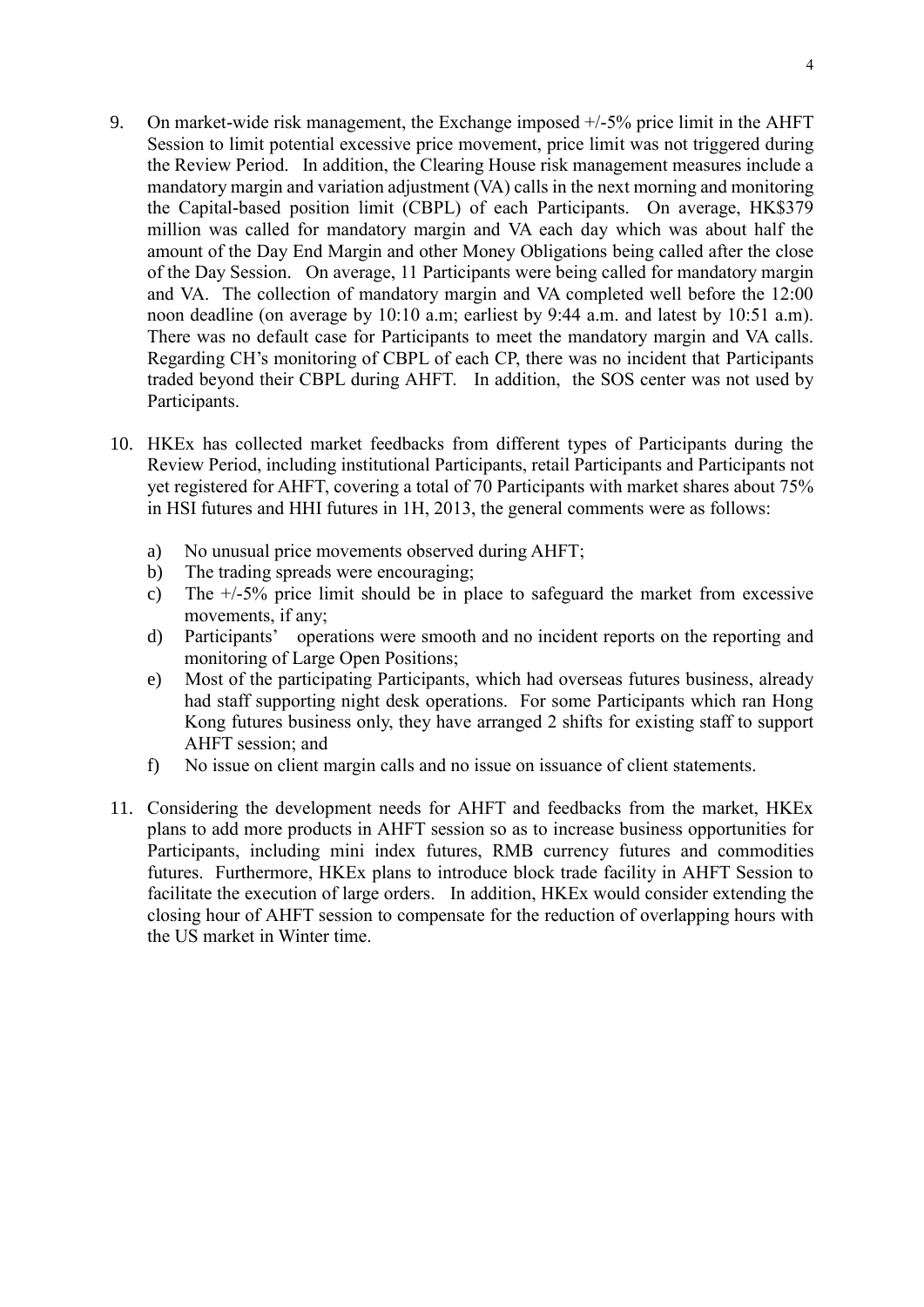- 12. HKEx introduced AHFT in its derivatives market on 8 April 2013 to enable investors to hedge or adjust their positions in response to market news and events in the European and US time zones and provide a new source of business growth for futures brokers. AHFT also serves the strategic objective of Hong Kong in becoming a Renminbi (RMB) offshore centre by offering more RMB products in the future. Furthermore, AHFT is a pre-requisite for HKEx to further develop products on asset classes which trade on global basis including commodities and foreign exchange.
- 13. In addition to the regular trading session (Day Session), i.e. 9:15 am to 12:00 noon and 1:00 pm to 4:15 pm, HKEx introduced AHFT Session between 5:00 pm and 11:00 pm with HSI futures and HHI futures available for trading during AHFT. All trades transacted in AHFT Session are registered as T+1 trades and are cleared and settled on the following trading day. HKEx manages the risk of AHFT through appropriate regular, ad-hoc and/or real-time monitoring during AHFT Session and via a new mandatory margin and VA call following the market open of each Day Session. HKEx implemented a 5% price limit up/down mechanism during AHFT Session, i.e. no sell order of price below 95% and no buy order of price above 105% of the last traded price of the spot month contract in the Day Session would be allowed, which are applied to all contract months.
- 14. In addition, HKEx introduced a liquidity provider (LP) program for HSI futures and HHI futures during AHFT Session for a period from 8 April 2013 to 31 December 2013 to facilitate trading in AHFT with reference prices provided by LPs. Two LPs in HSI futures and HHI futures were appointed and required to provide continuous two-way quotes in the spot month of each product with a bid / offer spread not greater than 20 index points and a quote size not less than 5 contracts for not less than 80% of the trading hours in AHFT Session.
- 15. This paper reports the finding of the review of the market activities in AHFT Session during the first 6 months' trading covering the period from 8 April 2013 and 7 October 2013 (Review Period). This review focuses on four major areas in AHFT:
	- a) Market participation number of Participants registered for AHFT, numbers of EP actually participated in trading and the participation by types of Participants;
	- b) Trading activities trading volume and intra-day distribution, bid / ask spreads and price discovery function of AHFT;
	- c) Market integrity the price correlation with international markets during AHFT and the market-wide risk management measures including price limit, mandatory margin and VA calls and monitoring of CBPL; and
	- d) Participants' operations review Participants' post-trade activities and Participants' risk management operations in handling the mandatory margin and VA calls.

In addition, HKEx collected feedbacks from different types of Participants, including institutional Participants, retail Participants and Participants not yet registered for AHFT, covering a total of 70 Participants with market shares about 75% in HSI futures and HHI futures in 1H, 2013. Details of the findings are set forth in the following sections.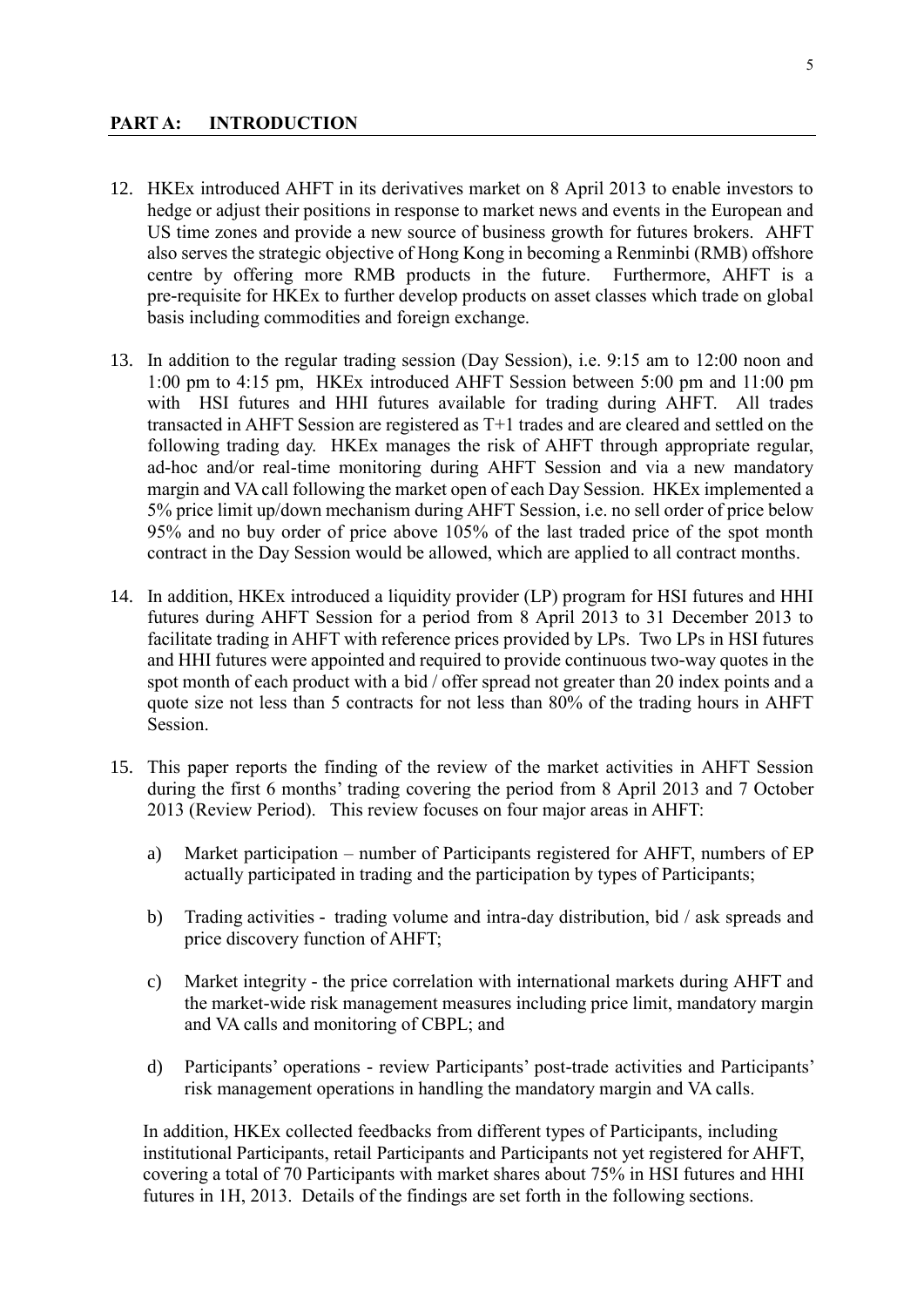#### **PART B: MARKET PARTICIPATION**

- 16. This section provides an overview on Participants'participation in AHFT during the Review Period.
- 17. Since the introduction of AHFT on 8 April 2013, the number of Participants signed up for AHFT has increased from 115 to 140 (out of the total 179 HKFE Participants), which accounted for 98% of HSI futures and HHI futures market share (1H, 2013). The total number of Participants participated significantly increased by 73% (from 71 Participants on the first day of launch to 127 Participants), i.e. about 90% participation rate among 140 registered Participants). There were 82 Participants participated in AHFT on average each day.



Chart 1: EP's Participation During the Review Period

18. HSI futures trading was welcomed by retail investors with retail participation accounted for 47% of HSI futures market shares during AHFT Session (compared to 43% market shares from institutions). There was more active institutional participation in HHI futures, which accounted for 68% of HHI futures volume (compared to 26% market shares from retail Participants). Two liquidity providers<sup>1</sup> (LPs) were providing reference prices during AHFT and accounted for 10% and 6% market shares of HSI futures and HHI futures during AHFT Session respectively. The composition of participation of HSI futures, HHI futures and overall market in AHFT are set forth in chart 2 to 4.

 $\overline{a}$ 

 $1$  Liquidity Provider is required to provide continuous quotes in the spot month with bid  $/$  offer spread not greater than 20 index points and quote size not less than five contracts for at least 80% of trading time in AHFT session each month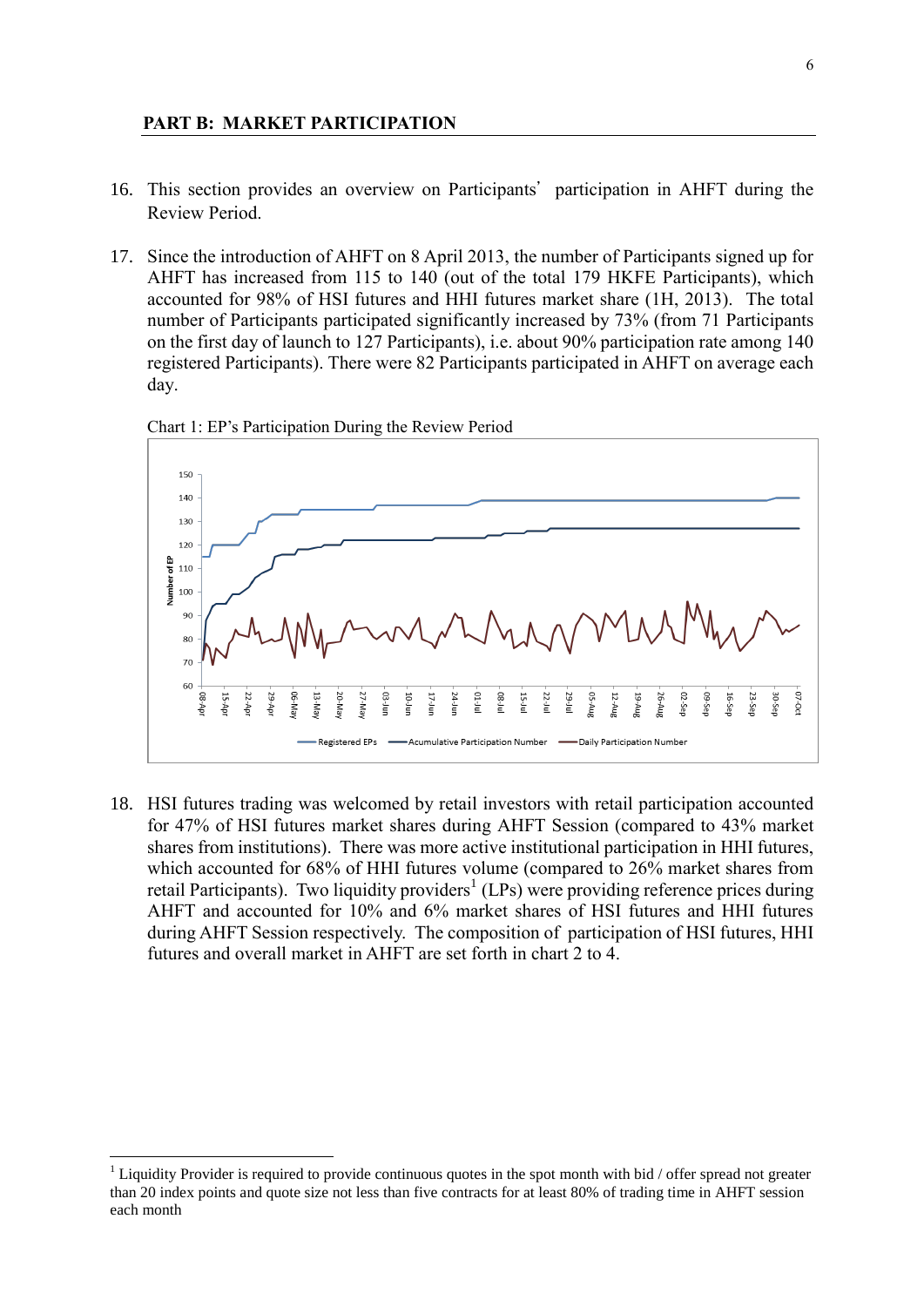

Chart 2: Combined HSI & HHI Futures AHFT Turnover Distribution







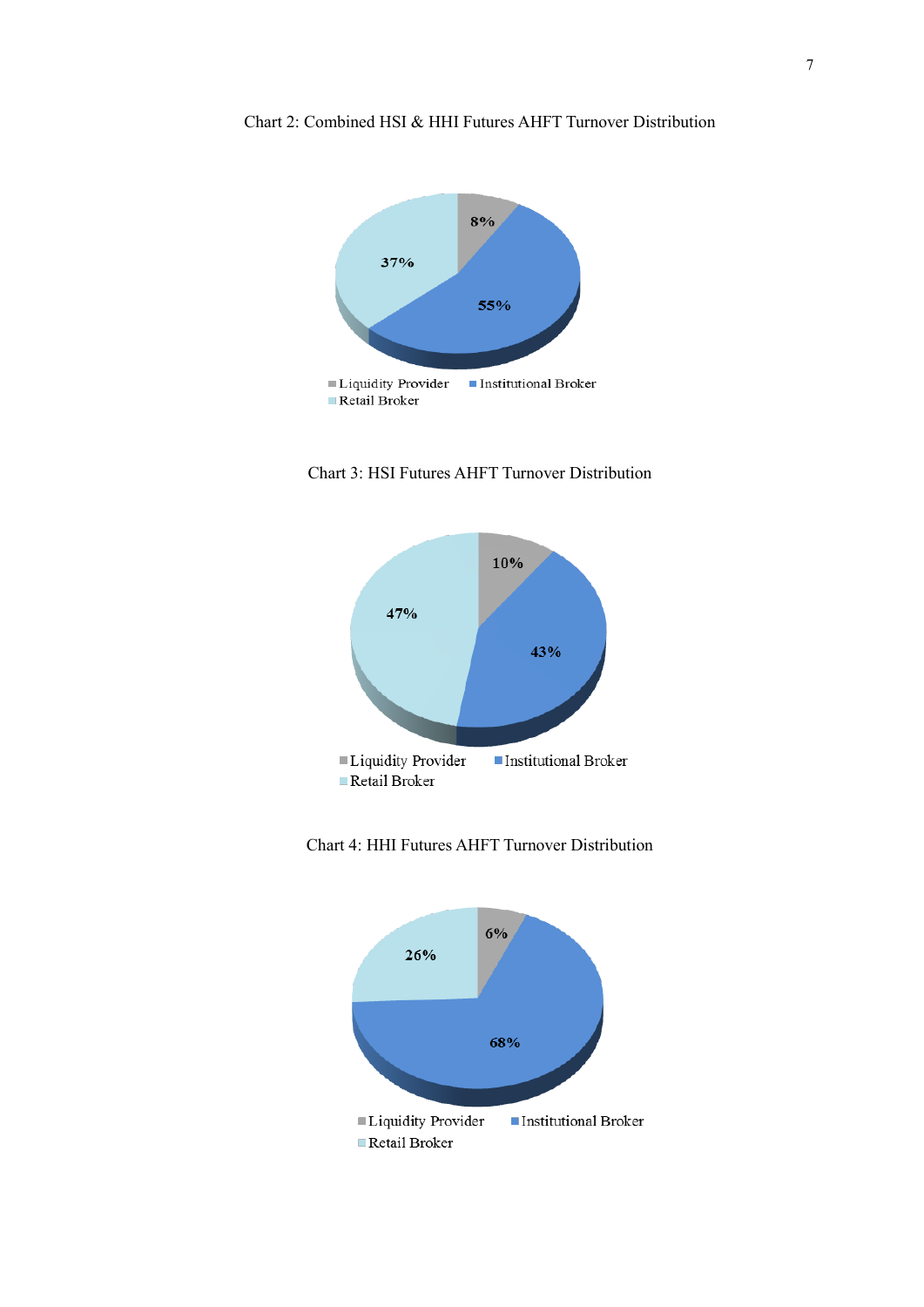#### **PART C: TRADING ACTIVITIES**

19. This section provides a review on the trading volume, intra-day trading distribution, bid / offer spreads and price discovery function of AHFT.

## *Trading Volume*

20. During the Review Period, total 773,936 contracts were traded in AHFT Session with average average daily volume (ADV) in AHFT Session to be 6,292 contracts. The record high AHFT volume was 18,813 contracts on 25 June 2013. The percentage of AHFT volume compared to the Day Session volume increased from 2.2% in April to 5.4% in October 2013. The record percentage of AHFT volume compared to the Day Session volume was 9.4% on 6 September 2013. (See Chart 5 for monthly AHFT volume and AHFT volume as a percentage of Day Session volume)





21. For HSI futures, total 405,256 contracts were trading during AHFT session with ADV of 3,295 contracts. The record high AHFT volume was 8,983 contracts on 24 June 2013. The percentage of AHFT volume compared to the day session volume increased from 2.6% in April to 5.7% in October 2013. The record percentage of AHFT volume compared to the Day Session volume was 11.4% on 5 August 2013. (See Chart 6 for monthly HSI futures AHFT volume and its AHFT volume as a percentage of Day Session volume)



Chart 6: HSI Futures Volume in AHFT and Ratio of AHFT to Day Session Volume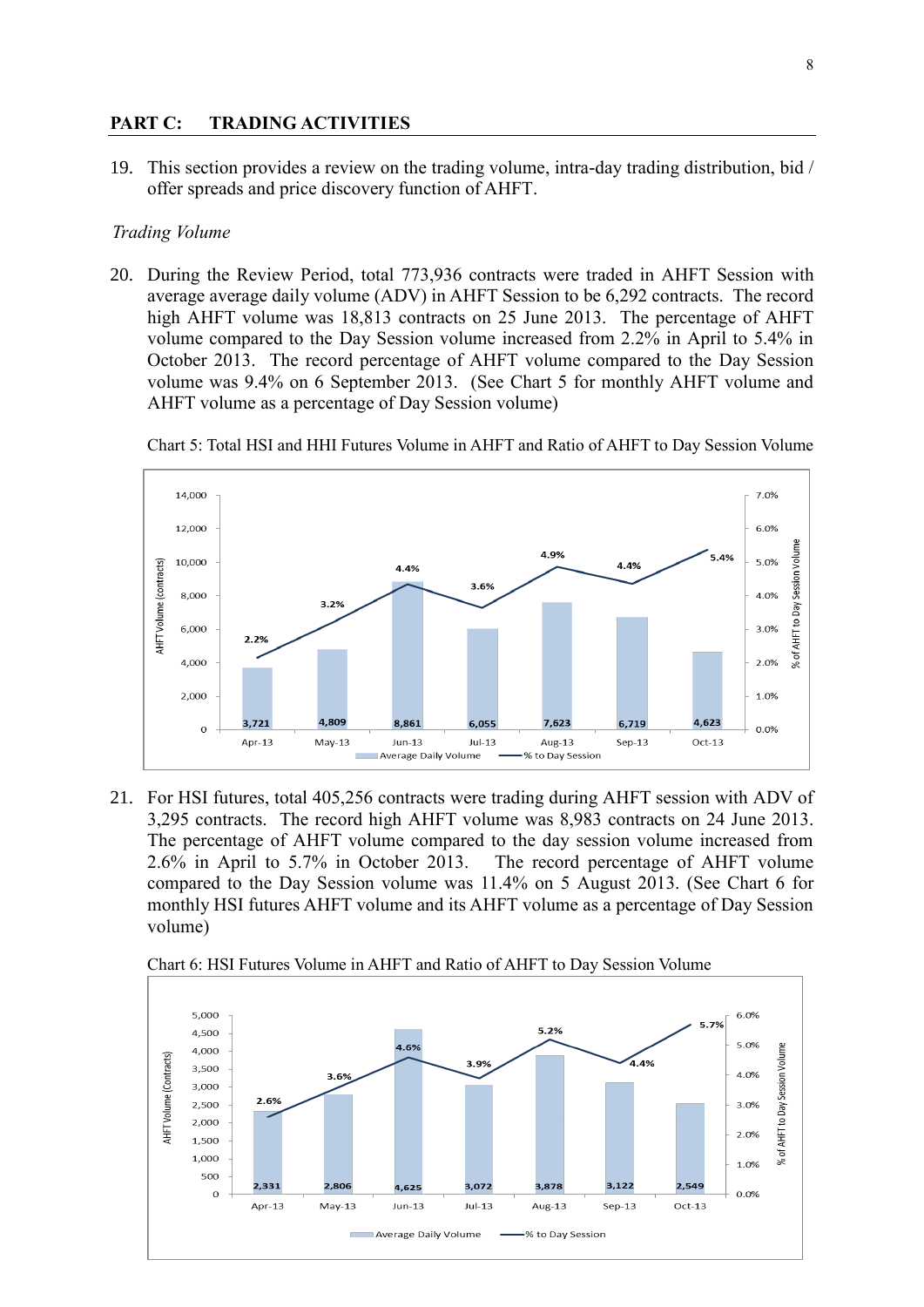22. For HHI futures, total 368,680 contracts were traded during AHFT Session with ADV of 2,997 contracts. The record high AHFT volume was 11,007 contracts on 25 June 2013. The percentage of AHFT volume compared to the day session volume increased from 1.7% in April to 5.1% in October 2013. The record percentage of AHFT volume compared to the day session volume was 9.8% on 6 September 2013. (See Chart 7 for monthly HHI futures AHFT volume and its volume as a percentage of Day Session volume)



Chart 7: HHI Futures Volume in AHFT and Ratio of AHFT to Day Session Volume

23. Highlights of key AHFT trading statistics during the Review Period are as follows:

|  |  |  | Table 1: Highlight of the Trading Statistics in The Review Period |  |  |
|--|--|--|-------------------------------------------------------------------|--|--|
|  |  |  |                                                                   |  |  |
|  |  |  |                                                                   |  |  |
|  |  |  |                                                                   |  |  |

| <b>Statistics</b>            | <b>HSI Futures</b> | <b>HHI Futures</b>  | <b>Total</b> |
|------------------------------|--------------------|---------------------|--------------|
| $(8$ April – 7 October 2013) |                    |                     |              |
| <b>Total Volume</b>          | 405,256            | 368,680             | 773,936      |
| (Contracts)                  |                    |                     |              |
| <b>Average Daily Volume</b>  | 3,295              | 2,997               | 6,292        |
| (Contracts)                  |                    |                     |              |
| Percentage of Day Session    | 4.11%              | 3.58%               | 3.83%        |
| Volume $(\%)$                |                    |                     |              |
| Record Day AHFT Volume       | 8,983              | 11,007              | n.a          |
| (Contracts)                  | $(24$ June)        | $(25 \text{ June})$ |              |

## *Intra-day Trading Distribution*

24. AHFT trading was more active between 9:30 pm and 11:00 pm (Hong Kong time) after the US market open (i.e. 9:30 pm Hong Kong time), which accounted for 48% of the total AHFT volume. The distribution of trading volumes per 15-minute interval is set forth below.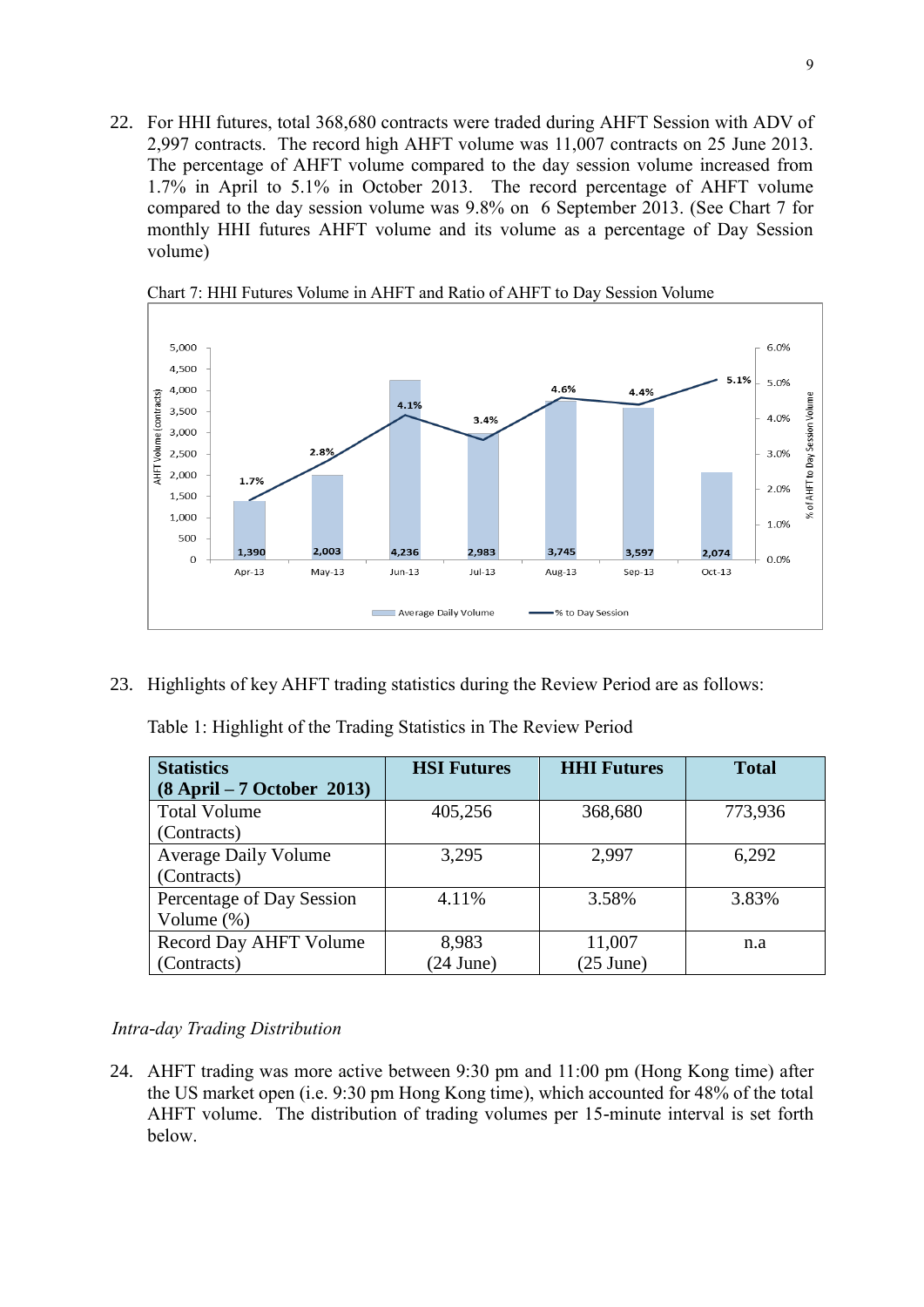

Chart 8: Distribution of AHFT Volume per 15-minute Interval

25. The last hour of AHFT Session (i.e. 10:00 pm to 11:00 pm) was very active and accounted for 30% of total AHFT volume. However, when the US changes to Winter time (starting from 3 November 2013), i.e. the US market will open at 10:30 pm (Hong Kong time), the overlapping hours of the AHFT Session and the US market shall be reduced from 1.5 hours to 0.5 hours in Winter time. This might result in a potential loss of 30% AHFT volume in Winter.

#### *Bid/Offer Spreads*

26. With active participation from Participants, the market bid/offer spreads were tight and the most frequently observed bid/offer spread was 4 index points (or 1.7 basis point), which indicated that there was reasonable liquidity in the AHFT Session.

Chart 9: Most Frequent Bid/Offer Spread in AHFT Session

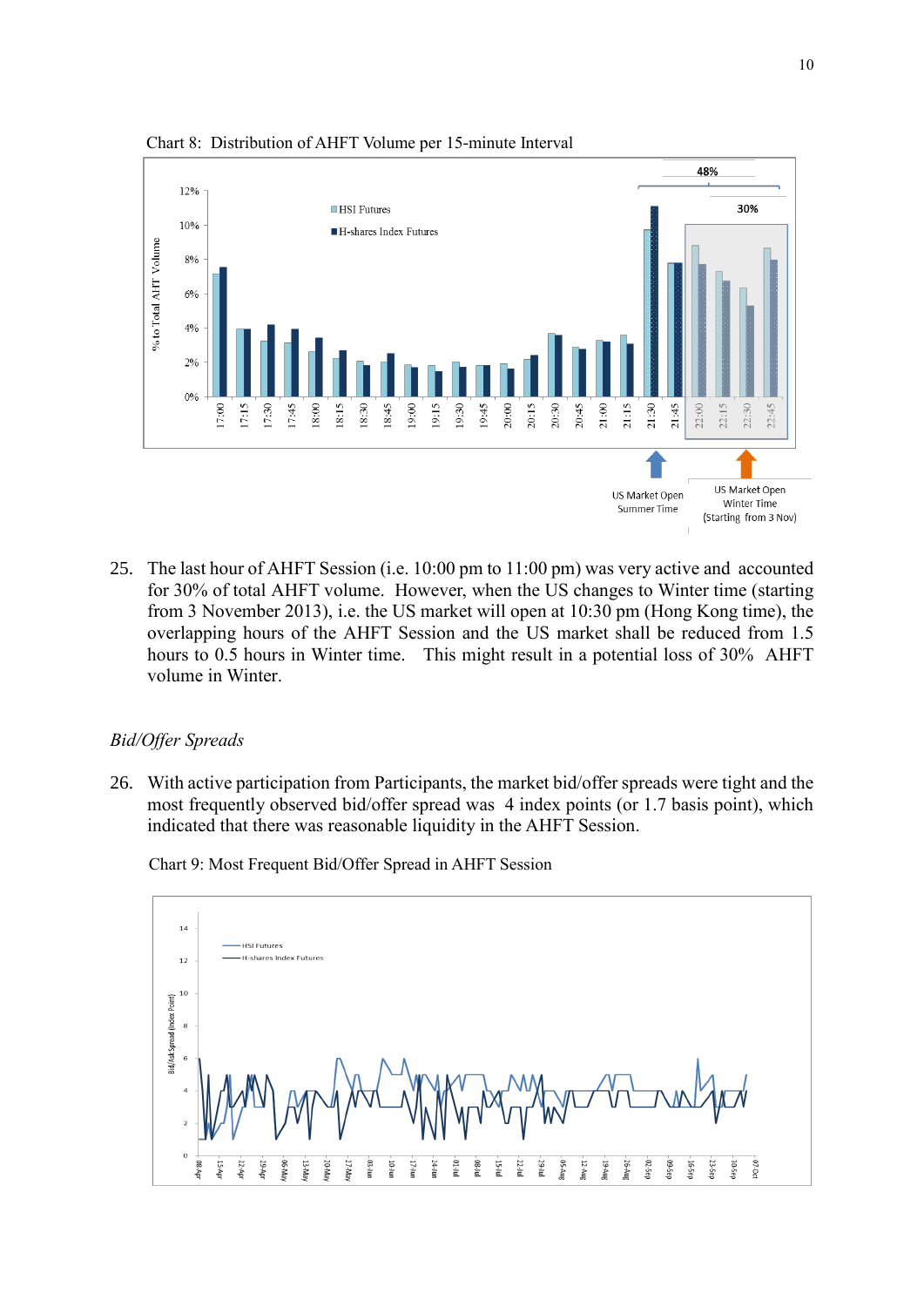27. Two LPs were appointed to facilitate investors in AHFT with reference bid/offer prices. Both LPs fulfilled their obligations with total market shares accounted for 10% and 6% of HSI futures and HHI futures respectively. LPs are required to provide continuous two-way quotes in the spot month of each product with a bid/offer spread not greater than 20 index points and a quote size not less than 5 contracts for not less than 80% of the trading hours in each month. The frequently observed best bid/offer spreads in the market were 4 index points which were tighter than the maximum LP's obligation of 20 index points. With the growth in market participation, the market spreads indicated that the AHFT Session had become an order-driven market.

## *Media coverage of AHFT*

28. Trading prices during AHFT are valuable information for price discovery that investors will make reference to. There were extensive media reports on the prices and volumes of AHFT in late evening news on TVs and radios, as well as newspaper reports on the next day. In addition, 9 out of 10 major derivatives market data vendors are carrying real-time market data of AHFT session. The list of media and information vendors known to have carried AHFT information are as follows:

| Category              | <b>Media Name</b>                                                                     |
|-----------------------|---------------------------------------------------------------------------------------|
| Television            | TVB, ATV, Now TV, i-Cable                                                             |
| Radio                 | RTHK, Commercial Radio, Metro-Finance                                                 |
| Newspaper             | HK Economic Journal, HK Economic Times, Apple Daily, Oriental<br>Daily                |
| Market Data<br>Vendor | Bloomberg, Reuters, ETNet, Telecom Digital, Infocast, QPI, Realink,<br>AA Stocks, AFE |

Table 2: List of Media Broadcasting AHFT Information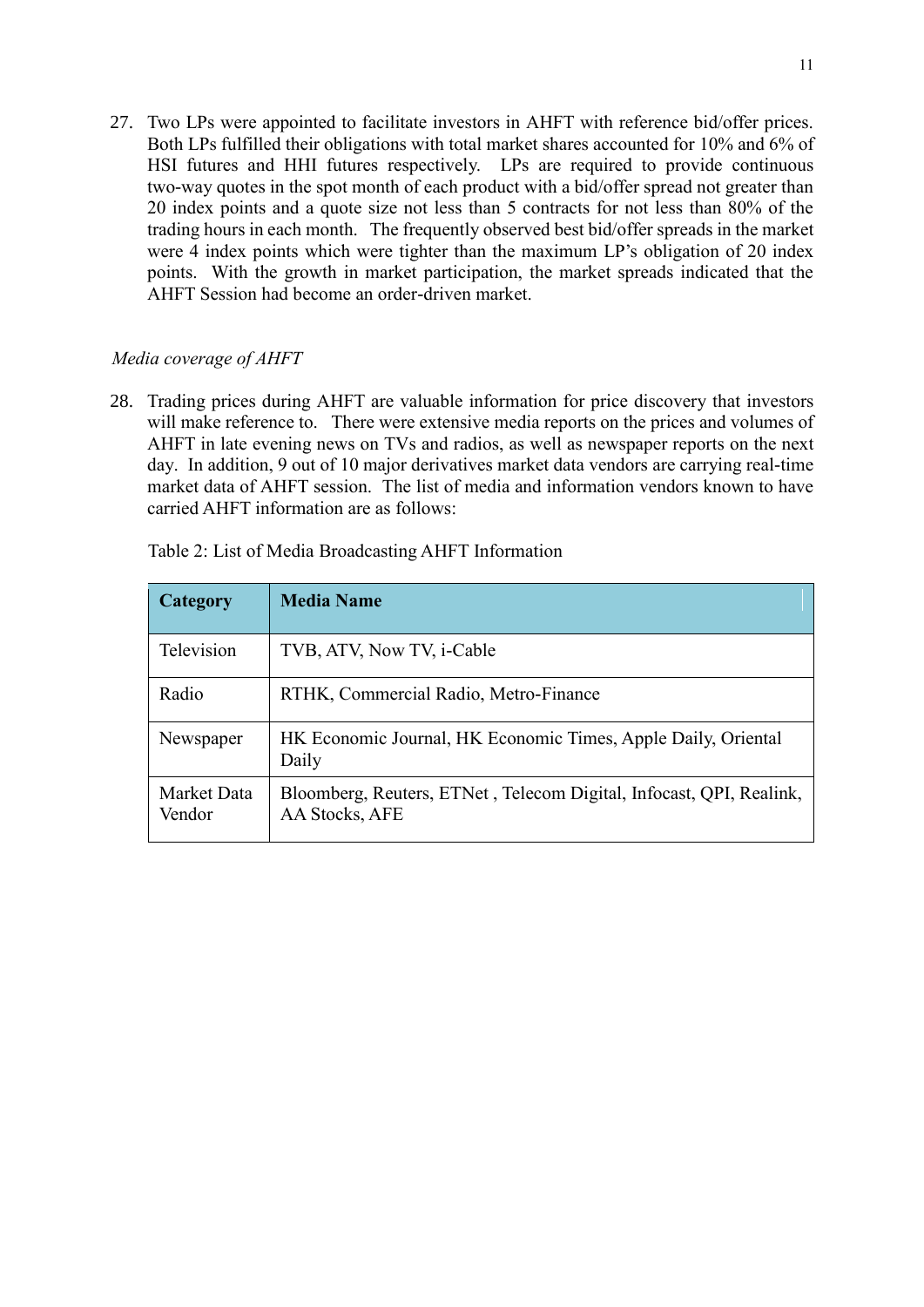## **PART D: MARKET INTEGRITY**

29. This section reviews the price movement, the correlation with international markets and the market-wide risk management measures including price limit, mandatory margin and VA calls and monitoring of CBPL during AHFT.

## *Price Movements in AHFT*

30. Trading was orderly in AHFT Session and no excessive price movements were observed. During the Review Period, the maximum movement of AHFT prices compared to the close of Day Session close did not exceed 2.3%. More details of price movement analysis of HSI futures and HHI futures during AHFT Session are as follows:

| Contract                         | <b>HSI</b> Futures | <b>HHI</b> Futures |  |
|----------------------------------|--------------------|--------------------|--|
| Maximum Movement of AHFT Session | 1.48%              | 2.22%              |  |
| high from Day Session close      |                    |                    |  |
| Maximum Movement of AHFT Session | 2.03%              | $2.03\%$           |  |
| low from Day Session close       |                    |                    |  |
| Maximum AHFT high-low<br>range   | 2.17%              | 2.27%              |  |
| compared to day session close    |                    |                    |  |

Table 3: Summary Statistics of Price Movements During AHFT Session

*Correlation with International Markets*

31. The price movement of the HSI and HHI spot month futures were more correlated to the price movements of major international stock index futures during AHFT Session than that in the Day Session. This suggested that the price movements during AHFT were in line with international markets generally. The summary statistics of the correlation between the price movement of HSI/ HHI spot month futures and major international stock index futures during the Day Session and the AHFT session are set forth in Table 4 below.

Table 4: Price Correlation with International Markets during Day Session and AHFT **Session** 

| <b>Correlation with</b>                            | <b>HSI</b> futures    |                               | <b>HHI Futures</b>    |                               |  |
|----------------------------------------------------|-----------------------|-------------------------------|-----------------------|-------------------------------|--|
| <b>International Futures</b><br>$(Apr - Sep 2013)$ | Day<br><b>Session</b> | <b>AHFT</b><br><b>Session</b> | Day<br><b>Session</b> | <b>AHFT</b><br><b>Session</b> |  |
| FTSE 100 Futures                                   | 0.48                  | 0.64                          | 0.43                  | 0.56                          |  |
| <b>EURO STOXX 50 Futures</b>                       | 0.67                  | 0.64                          | 0.58                  | 0.58                          |  |
| S&P 500 Futures                                    | 0.58                  | 0.64                          | 0.51                  | 0.55                          |  |
| Nikkei 225 Futures                                 | 0.39                  | 0.56                          | 0.35                  | 0.51                          |  |

Note: based on spot month prices taken at 15-minute interval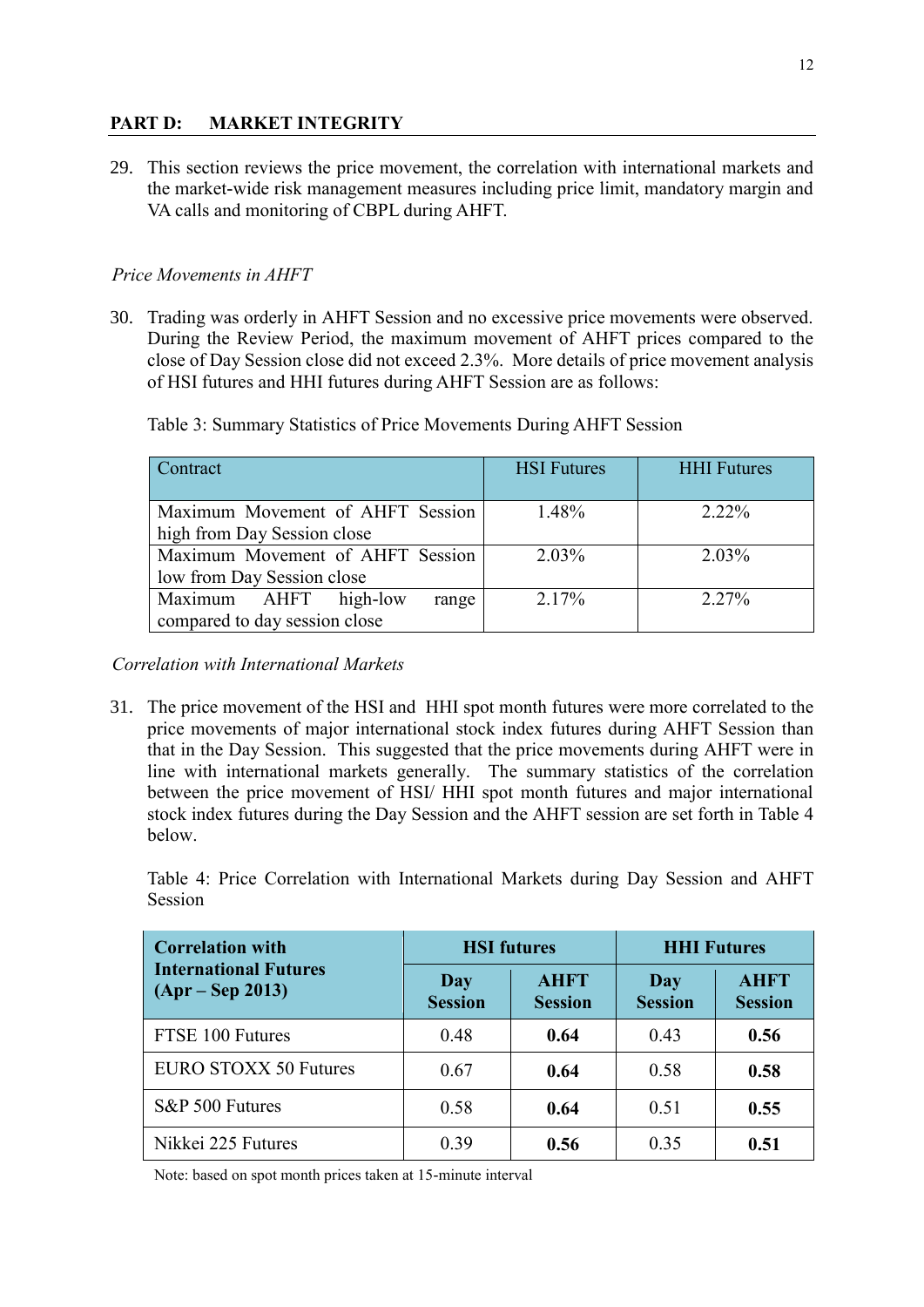#### *Market-wide Risk Management Measures*

- 32. HKEx imposed three additional risk management measures for AHFT, including:
	- a) +/-5% price limit in the AHFT Session to limit potential excessive price movements in AHFT;
	- b) New mandatory margin and VA calls in the next morning to safeguard the counterparty risk of Participants resulting from the positions established in AHFT; and
	- c) Monitoring of CBPL of each Participant to observe their compliance to the financial resource requirements during AHFT.
- 33. The additional risk management measures were proven to be adequate in safeguard the AHFT:
	- a) Price limit The +/-5% price limit was not triggered during the Review Period.
	- b) Mandatory margin and VA calls There was no default case for Participants to meet the mandatory margin and VA calls.
	- c) Monitoring of CBPL There was no incident that Participants traded beyond their CBPL during AHFT. During the Review Period, the Clearing House issued two alerts to Participants on their CBPL utilization exceeding 80% of the limit and the cases were swiftly rectified in that evening or in the next trading day.

In addition, the SOS center was not used by Participants.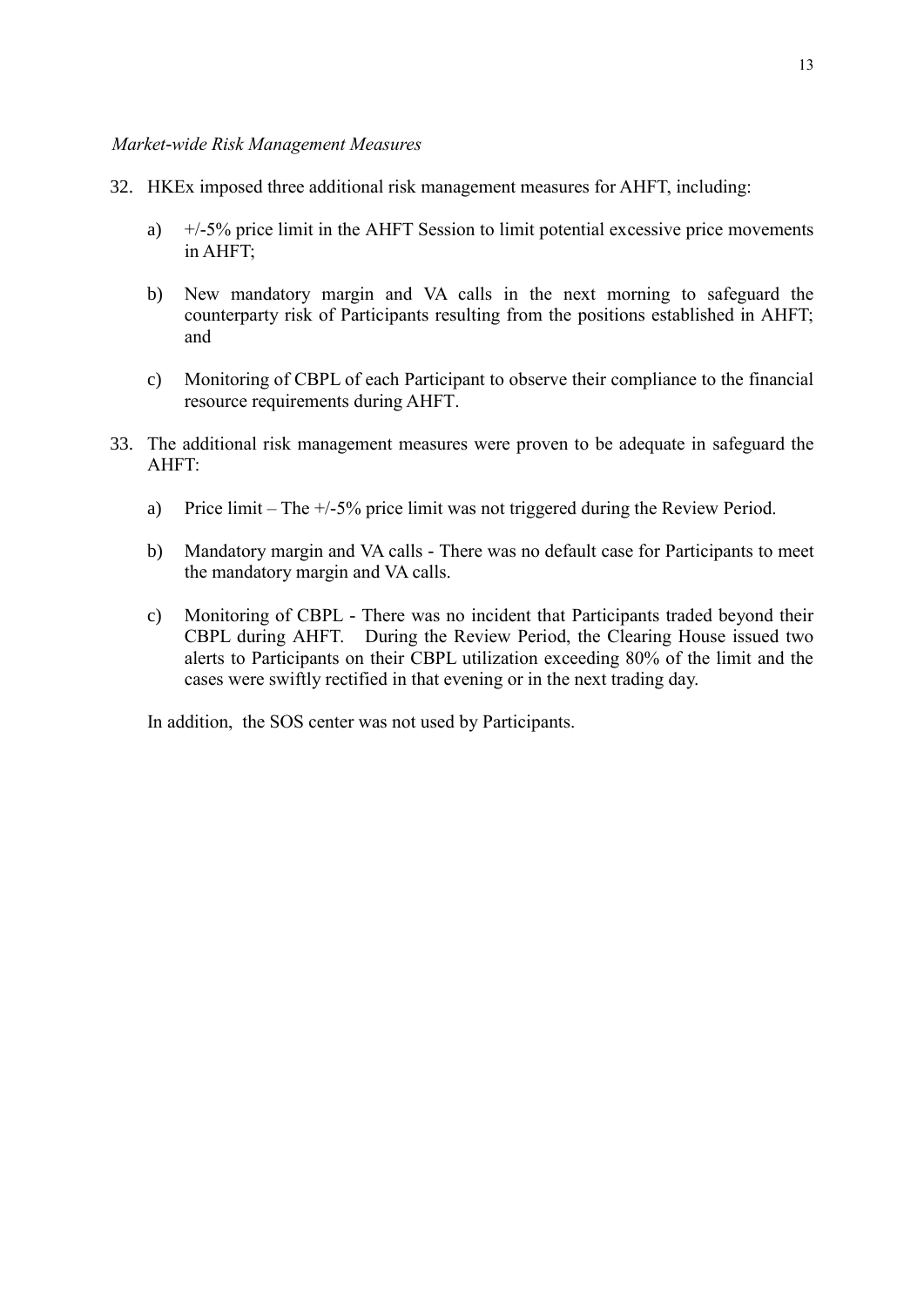## **PART E: EXCHANGE PARTICIPANTS / CLEARING PARICIPANTS' OPERATIONS**

34. This section reviews Participants' operations during AHFT, including their post-trade activities and risk management operations in handling the mandatory margin and VA calls.

## *Post-trade Activities*

35. There was limited post-trades after AHFT close - only 2% post-trades were conducted. Most of the post trades were taken place between 7:30 a.m. and 8:45 a.m. on the next day morning, which accounted for 86% of the total post trades.



Chart 10: Distribution of Post-trades

## *Risk Management Operations*

36. Participants met the mandatory margin and VA calls well before the 12:00 noon deadline (earliest by 9:44 am and latest by 10:51 am).



Chart 11: Completion Time for Collection of Mandatory Margin & VA Calls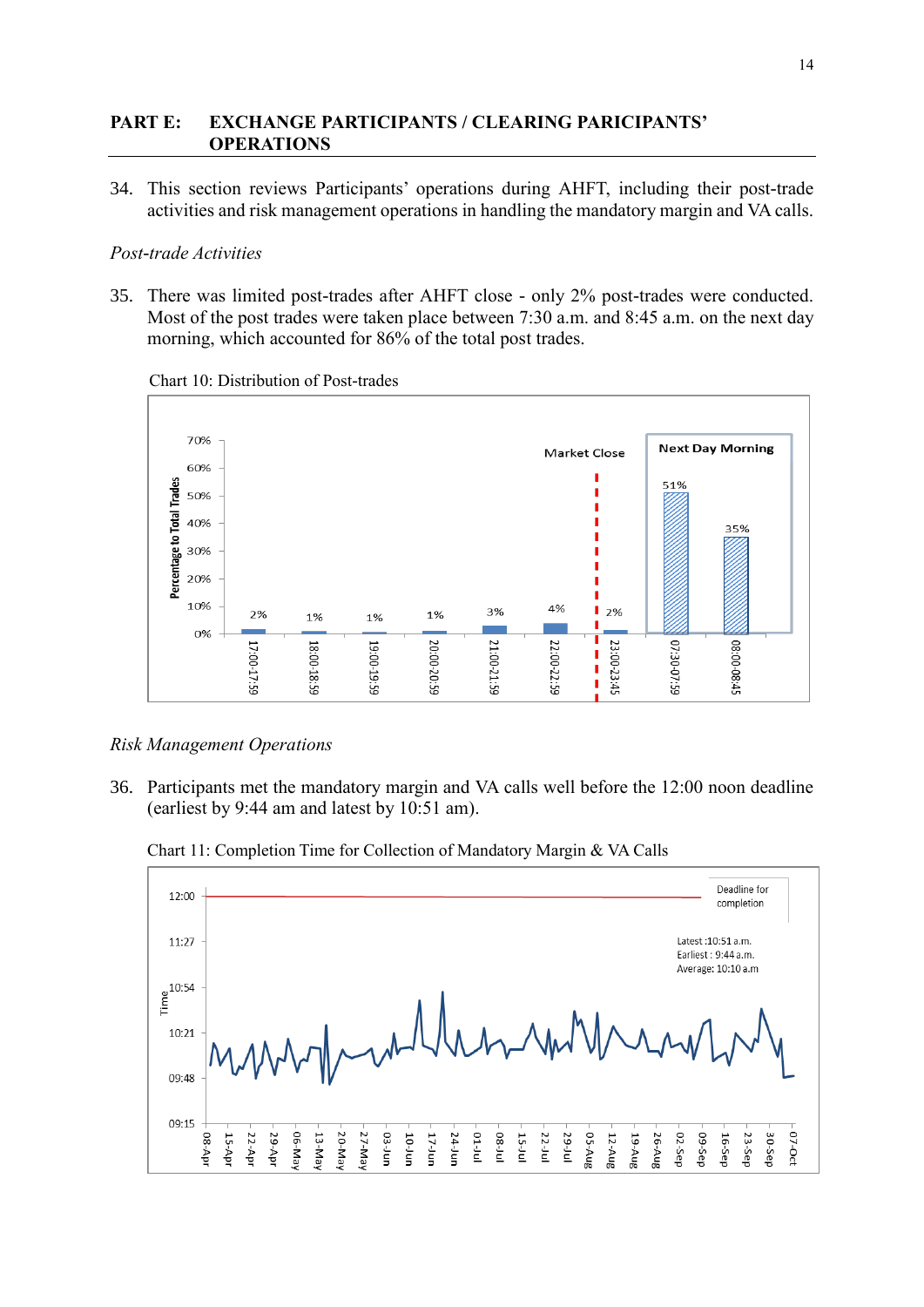37. The number of Participants being called for mandatory margin and VA calls were limited to active Participants. On average, 11 Participants were being called for mandatory margin and VA. The highest and lowest number of Participants being called on a single day was 48 and 4 respectively.



Chart 12: Number of Participants Called for Mandatory Margin & VA Calls

38. Regarding the total amount of mandatory margin and VA calls required from Participants, on average, HK\$379 million was called in each day. The highest and lowest amount being called for was HK\$1,756 and HK\$39 million respectively. The average amount being called represented for 55% of the amount of the Day End Margin and other Money Obligations being called after the close of the Day Session.

Chart 13: Total Amount of Mandatory Margin & VA Calls



39. From the statistics above, the new mandatory margin and VA calls for AHFT was operated smoothly and there were no incidents encountered. Only a limited number of Participants were affected by the mandatory margin and VA calls and they could handle the margin and VA calls well before the deadline at 12:00 noon.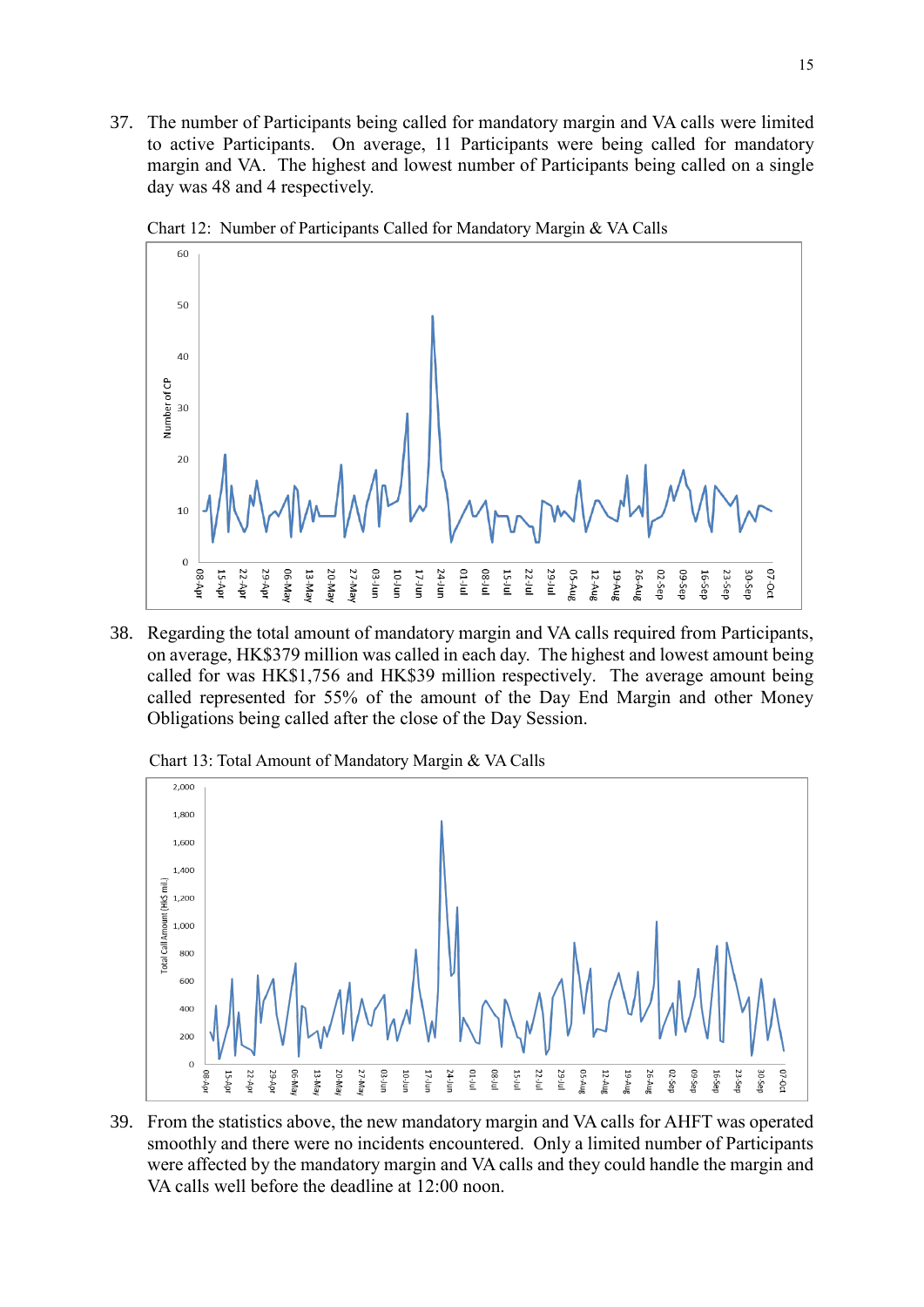## **PART F: MARKET FEEDBACKS**

- 40. Market feedbacks were sought from different types of Participants, including institutional Participants, retail Participants and Participants not yet registered for AHFT, covering a total of 70 Participants with market shares about 75% in HSI futures and HHI futures in 1H, 2013. In general, market feedbacks were positive on AHFT.
- 41. The feedbacks from Participants registered for AHFT and Participants not registered for AHFT are summarized in Table 5 and 6 below:

| <b>Items</b>             | <b>Feedbacks from Participants registered for AHFT</b>                                                                                                                                                                                                                                                                                                                                                                                                                                                                           |
|--------------------------|----------------------------------------------------------------------------------------------------------------------------------------------------------------------------------------------------------------------------------------------------------------------------------------------------------------------------------------------------------------------------------------------------------------------------------------------------------------------------------------------------------------------------------|
| <b>Price Movements</b>   | No unusual price movements observed during AHFT                                                                                                                                                                                                                                                                                                                                                                                                                                                                                  |
| <b>Trading Spreads</b>   | Trading spreads were encouraging                                                                                                                                                                                                                                                                                                                                                                                                                                                                                                 |
| Price Limit              | Most considered the $+/5\%$ price limit should be in place to<br>safeguard the market from excessive movements, if any<br>2 Participants suggested to reduce the price limit from $+/5\%$ to<br>$+/-2.5%$<br>1 Participant suggested to remove price limit so that their trading<br>operations, such as position squaring, would not be restricted                                                                                                                                                                               |
| Operations               | Operations were smooth and no incident reports on the reporting /<br>monitoring of Large Open Positions<br>Most of the participating Participants, which had overseas futures<br>business, already had staff supporting night desk operations. Some<br>Participants, which ran Hong Kong futures business only, arranged<br>2 shifts for existing staff to support AHFT session and only 2<br>responding Participants hired 1 or 2 new staff in the AHFT session<br>One EP used another EP as their execution broker during AHFT |
| Client Margin Calls      | No issue on client margin calls (some Participants issued margin<br>calls at night and some request pre-trade funding for margin from<br>clients)                                                                                                                                                                                                                                                                                                                                                                                |
| <b>Client Statements</b> | No issue on issuance of client statements (Majority of responding<br>$\bullet$<br>Participants issued client statements based on Day Session closes)                                                                                                                                                                                                                                                                                                                                                                             |

Table 5: Feedbacks from Participants Registered for AHFT

## Table 6: Feedbacks from Participants Not Registered for AHFT

| <b>Items</b>                               | <b>Feedbacks from Participants not registered for AHFT</b>                                                                                                                                                                                                                                       |
|--------------------------------------------|--------------------------------------------------------------------------------------------------------------------------------------------------------------------------------------------------------------------------------------------------------------------------------------------------|
| Future<br><b>Business</b><br>Plan for AHFT | Some respondents indicated that they might consider to register for<br><b>AHFT</b><br>A few of them saw no significant impact on their volume, so they<br>will prefer to remain on the sideline<br>Majority of respondents indicated no concerns on the introduction<br>of new products for AHFT |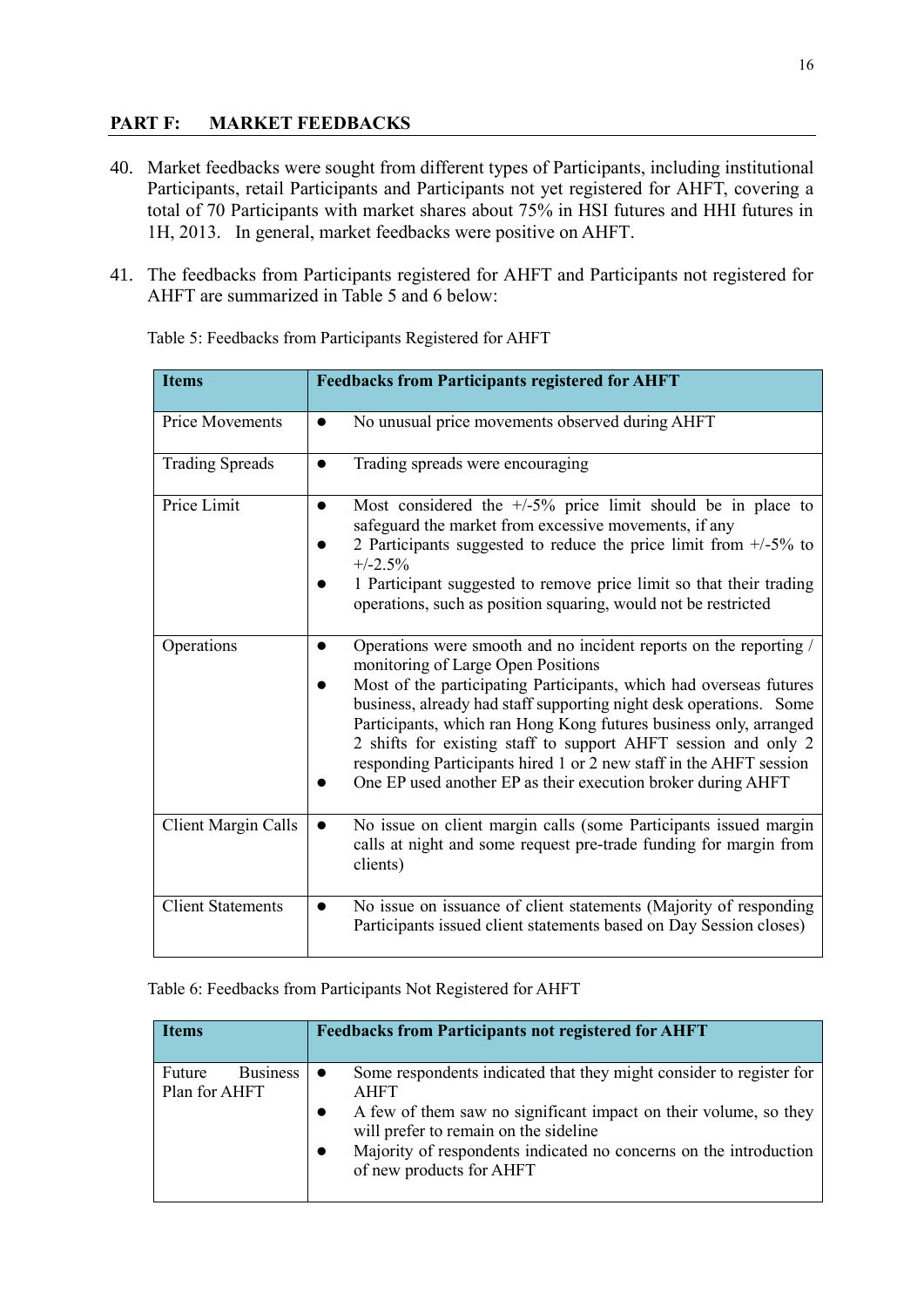- 42. Regarding further development of AHFT, Participants' feedbacks are summarized below:
	- a. Specific to Products
		- i. HKEx should add more derivatives products in the AHFT platform to help maximizing the business opportunities for Participants.
		- ii. HKEx needs to introduce Mini HSI futures and Mini HHI futures for AHFT so that retail investors can manage their positions in response to overseas market movements at night.
		- iii. HKEx should introduce RMB Currency futures in AHFT as RMB becomes more internationalized.
		- iv. Some brokers suggested introducing index options in AHFT, but most of the existing index options market makers thought that they were not yet ready to provide market making in AHFT Session.
	- b. Specific to Trading
		- i. HKEx should allow block trades in AHFT to avoid excessive price movements resulted from large order execution.
		- ii. As the overlapping of HKEx's AHFT session with the trading hours of US market will be reduced from 1.5 hours to 0.5 hour in Winter time, HKEx needs to extend closing hours of the AHFT Session to midnight to compensate for the potential loss of volume or even further to increase the overlapping.